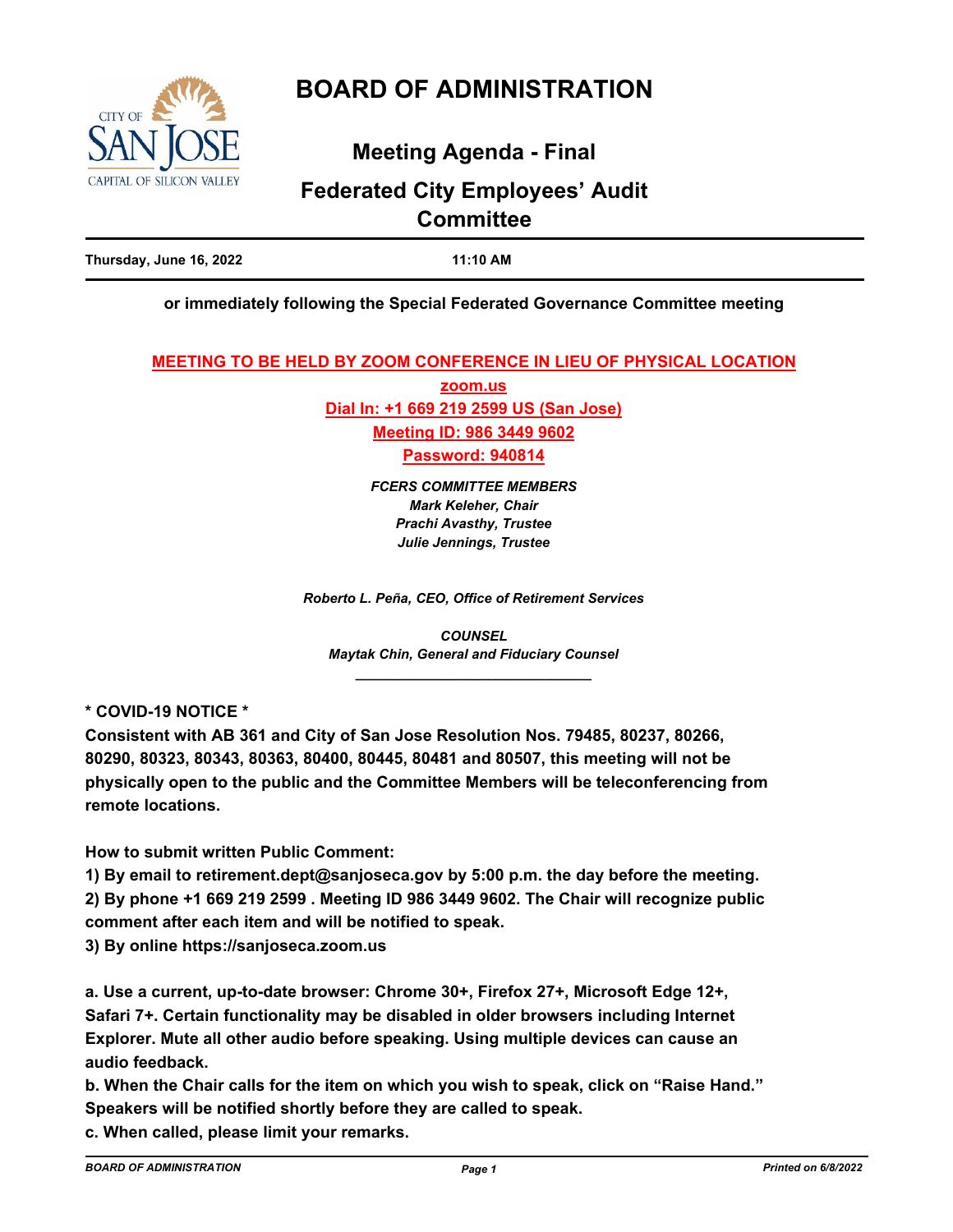- **Call to Order and Roll Call**
- **Orders of the Day**

#### **1. New Business**

Discussion and action on factual findings for use of California Assembly Bill 361's abbreviated **a.** teleconferencing procedures.

Attachments: [1a - AB 361](http://sjrs.legistar.com/gateway.aspx?M=F&ID=0347759b-d80e-4e7b-9af6-fdddcdf0b925.pdf)

- **Proposed Agenda Items**
- **Public Comments**

#### **• Adjournment**

**To request an accommodation or alternative format under the Americans with Disabilities Act for City-sponsored meetings, events or printed materials, please call Marti Zarate at (408) 794-1112 as soon as possible, but at least three business days before the meeting.**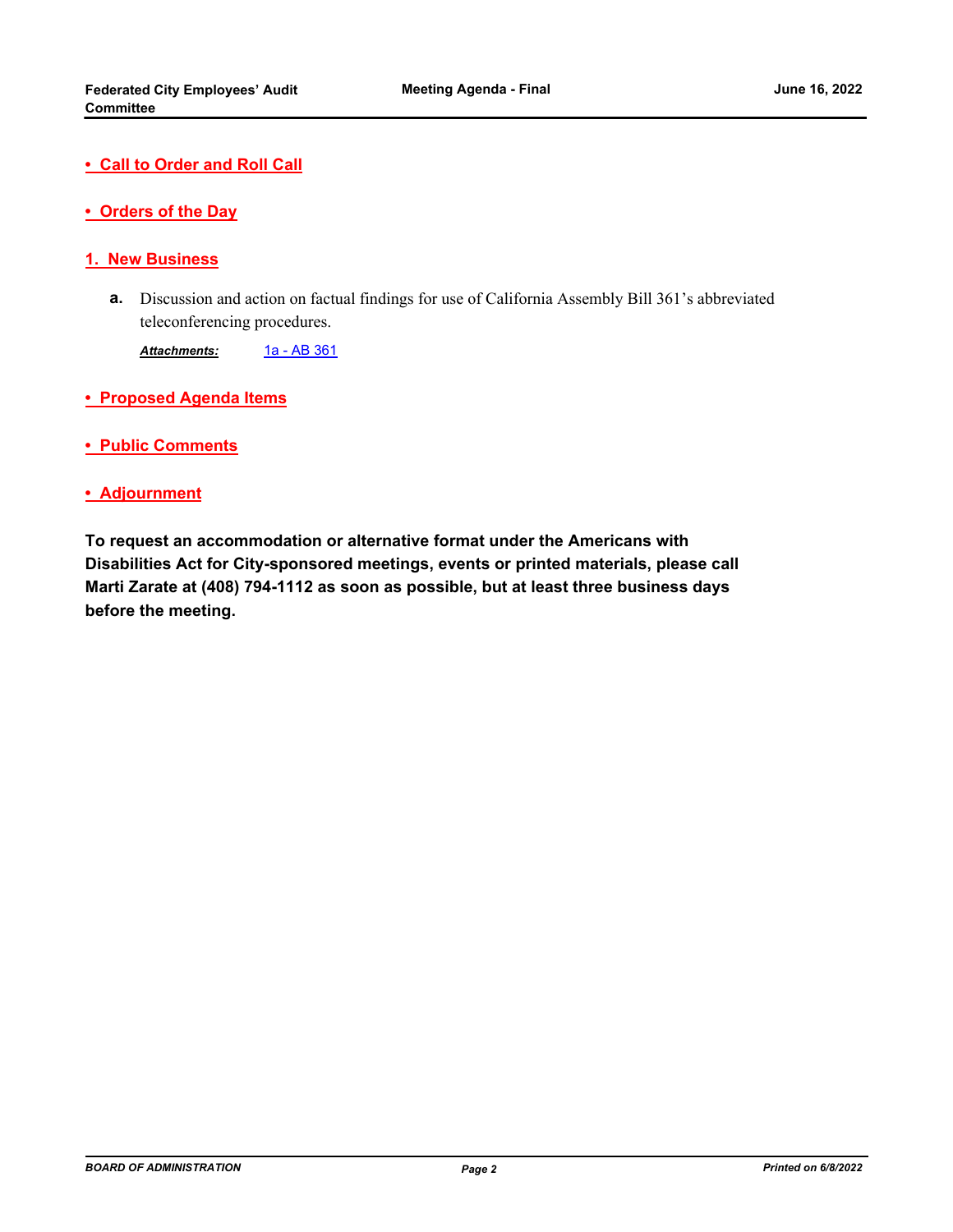## **The Code of Conduct**

**(https://www.sanjoseca.gov/home/showpublisheddocument/12901/63667000496663000 0) is intended to promote open meetings that welcome debate of public policy issues being discussed by the City Council, their Committees, and City Boards and Commissions in an atmosphere of fairness, courtesy, and respect for differing points of view.**

### **1. Public Meeting Decorum:**

**a) Persons in the audience will refrain from behavior which will disrupt the public meeting. This will include making loud noises, clapping, shouting, booing, hissing or engaging in any other activity in a manner that disturbs, disrupts or impedes the orderly conduct of the meeting.**

**b) Persons in the audience will refrain from creating, provoking or participating in any type of disturbance involving unwelcome physical contact.**

**c) Persons in the audience will refrain from using cellular phones and/or pagers while the meeting is in session.**

**d) Appropriate attire, including shoes and shirts are required in the Council Chambers and Committee Rooms at all times.**

**e) Persons in the audience will not place their feet on the seats in front of them.**

**f) No food, drink (other than bottled water with a cap), or chewing gum will be allowed in the Council Chambers and Committee Rooms, except as otherwise pre-approved by City staff.**

**g) All persons entering the Council Chambers and Committee Rooms, including their bags, purses, briefcases and similar belongings, may be subject to search for weapons and other dangerous materials.**

**2. Signs, Objects or Symbolic Material:**

**a) Objects and symbolic materials, such as signs or banners, will be allowed in the Council Chambers and Committee Rooms, with the following restrictions: § No objects will be larger than 2 feet by 3 feet.**

**-No sticks, posts, poles or other such items will be attached to the signs or other symbolic materials.**

**-The items cannot create a building maintenance problem or a fire or safety hazard. b) Persons with objects and symbolic materials such as signs must remain seated when displaying them and must not raise the items above shoulder level, obstruct the view or passage of other attendees, or otherwise disturb the business of the meeting. c) Objects that are deemed a threat to persons at the meeting or the facility infrastructure are not allowed. City staff is authorized to remove items and/or individuals from the Council Chambers and Committee Rooms if a threat exists or is perceived to exist. Prohibited items include, but are not limited to: firearms (including replicas and antiques), toy guns, explosive material, and ammunition; knives and other edged weapons; illegal drugs and drug paraphernalia; laser pointers, scissors, razors,**